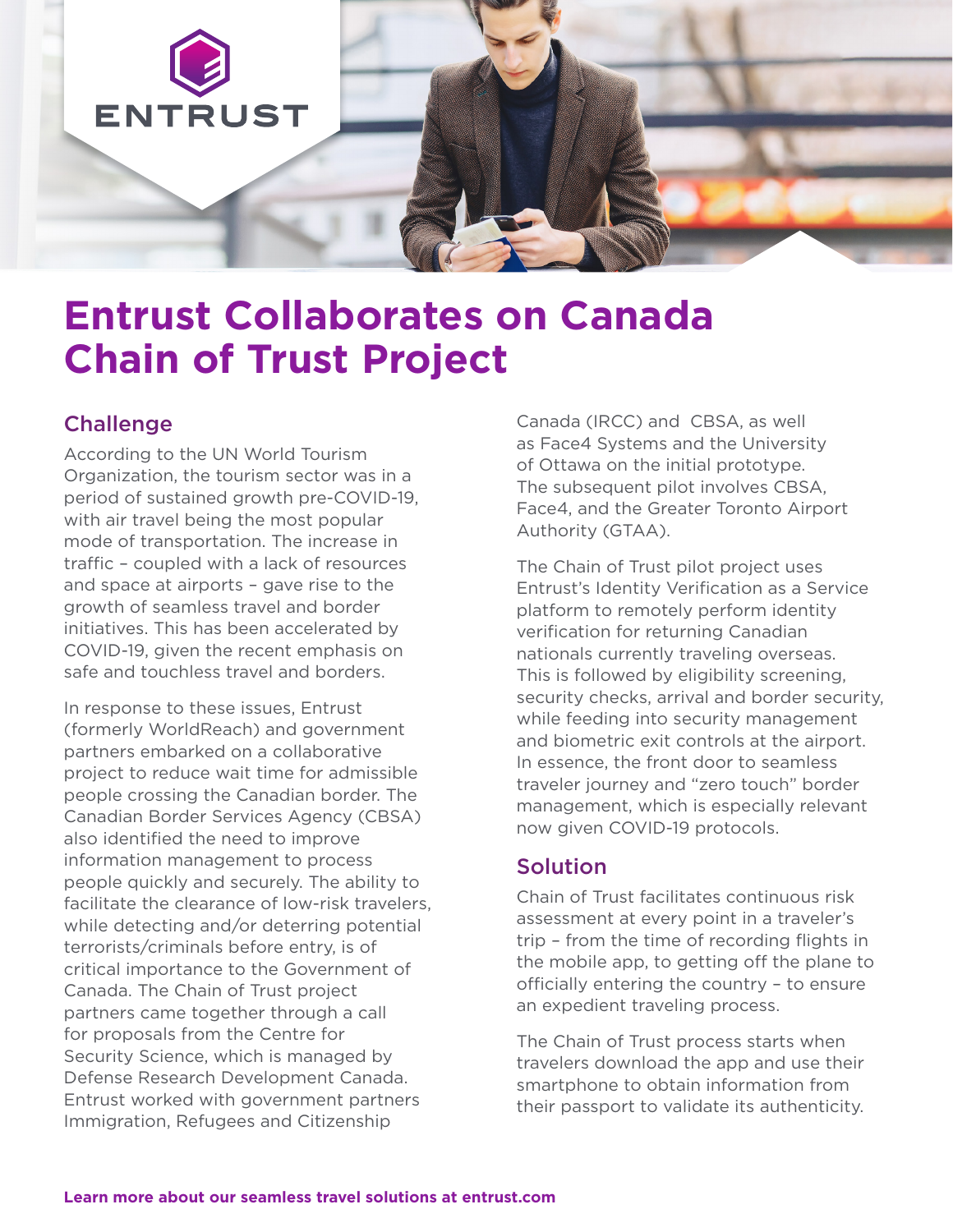#### INTERNAL AND INTERNATIONAL CHECKS



Validated information is then used to derive a Digital Travel Credential and store it securely on their smartphone for subsequent submissions of travel data to the appropriate government agencies. This ensures the traveler is who they say they are, while providing the government with validated data to make a detailed risk assessment. Traveler privacy is ensured using Privacy by Design and safeguarded using techniques such as encryption of biometrics and personally identifiable information during transmission to the government. No personally identifiable information is retained in the Entrust solution.

When checking in for the return flight to Canada, traveler information is shared with CBSA via Advanced Passenger Information Systems. Business rules use this data (and other data such as risk factors) to reach an

assessment of the traveler's admissibility. The mobile app prompts the traveler to complete their declaration, which can be e-signed and submitted on arrival. The traveler is guided through each step via personalized notifications sent to their smartphone.

As travelers walk through border clearance, facial recognition corridors identify and direct them to appropriate border processing zones. The integrated Chain of Trust process helps CBSA identify persons of interest so they can react to travelers in a timely and secure manner. Throughout the border processing zones, roving border officers can make use of wearable technology to check the traveler's status and risk assessment information, changing their status if necessary.